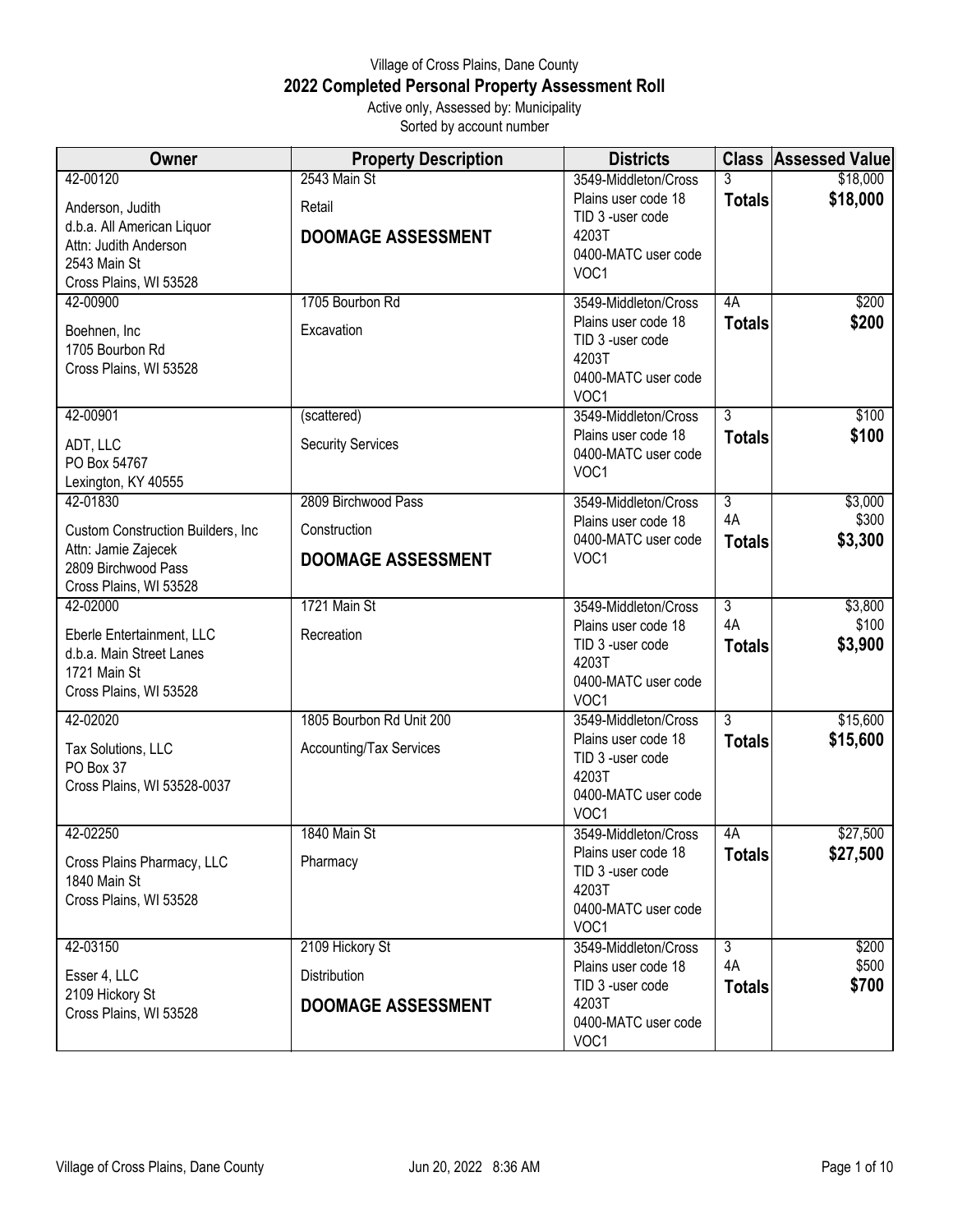| Owner                                          | <b>Property Description</b> | <b>Districts</b>                            |                      | <b>Class Assessed Value</b> |
|------------------------------------------------|-----------------------------|---------------------------------------------|----------------------|-----------------------------|
| 42-03600                                       | 28 Glaciers Edge Sq         | 3549-Middleton/Cross                        | 3                    | \$110,500                   |
| Lancasters of Cross Plains, Inc                | Grocery                     | Plains user code 18<br>0400-MATC user code  | 4A                   | \$700                       |
| d.b.a. Terry's Piggly Wiggly                   |                             | VOC1                                        | <b>Totals</b>        | \$111,200                   |
| 28 Glaciers Edge Square                        |                             |                                             |                      |                             |
| Cross Plains, WI 53528<br>42-03900             | 2421 Church St              | 3549-Middleton/Cross                        | $\overline{3}$       | \$6,400                     |
|                                                |                             | Plains user code 18                         | 4A                   | \$100                       |
| Gunderson Funeral Homes, Inc<br>5203 Monona Dr | <b>Funeral Services</b>     | 0400-MATC user code                         | <b>Totals</b>        | \$6,500                     |
| Monona, WI 53716                               |                             | VOC1                                        |                      |                             |
| 42-04800                                       | 2215 Main St                | 3549-Middleton/Cross                        | $\overline{3}$       | \$200                       |
| Sandcastles Day Care Center, LLC               | Day Care                    | Plains user code 18                         | 4A                   | \$100                       |
| Attn: Marilyn Helleckson                       | <b>DOOMAGE ASSESSMENT</b>   | TID 3 -user code<br>4203T                   | <b>Totals</b>        | \$300                       |
| 2215 Main St                                   |                             | 0400-MATC user code                         |                      |                             |
| Cross Plains, WI 53528                         |                             | VOC1                                        |                      |                             |
| 42-05250                                       | 2404 Main St                | 3549-Middleton/Cross                        | $\overline{3}$       | \$4,500                     |
| Kalscheur Garage, Inc                          | <b>Auto Services</b>        | Plains user code 18<br>TID 3 -user code     | 4A<br><b>Totals</b>  | \$300<br>\$4,800            |
| 2404 Main St                                   |                             | 4203T                                       |                      |                             |
| Cross Plains, WI 53528                         |                             | 0400-MATC user code                         |                      |                             |
|                                                |                             | VOC1                                        |                      |                             |
| 42-05400                                       | 1113 Main St                | 3549-Middleton/Cross<br>Plains user code 18 | $\overline{3}$<br>4A | \$19,400<br>\$500           |
| Kalscheur Implement Co, Inc                    | Sales & Service             | TID 3 -user code                            | <b>Totals</b>        | \$19,900                    |
| 1113 Main St<br>Cross Plains, WI 53528         |                             | 4203T                                       |                      |                             |
|                                                |                             | 0400-MATC user code                         |                      |                             |
| 42-05700                                       | 2508 Main St                | VOC1<br>3549-Middleton/Cross                | $\overline{3}$       | \$164,800                   |
|                                                |                             | Plains user code 18                         | 4A                   | \$100                       |
| Kwik Trip Inc<br>d.b.a. Kwik Trip #833         | Convenience Store           | TID 3 -user code                            | <b>Totals</b>        | \$164,900                   |
| 1626 Oak St                                    |                             | 4203T                                       |                      |                             |
| La Crosse, WI 54602                            |                             | 0400-MATC user code<br>VOC1                 |                      |                             |
| 42-06750                                       | 2312 Jovina St              | 3549-Middleton/Cross                        | $\overline{3}$       | \$400                       |
| Moretti, Jay                                   | Legal Services              | Plains user code 18                         | 4A                   | \$900                       |
| d.b.a. Moretti Law Office                      |                             | 0400-MATC user code                         | <b>Totals</b>        | \$1,300                     |
| PO Box 186                                     |                             | VOC1                                        |                      |                             |
| Cross Plains, WI 53528-0186                    |                             |                                             |                      |                             |
| 42-07300                                       | 2418 Brewery Rd             | 3549-Middleton/Cross<br>Plains user code 18 | $\overline{3}$<br>4A | \$15,500<br>\$2,200         |
| UW Medical Foundation, Inc.                    | <b>Medical Clinic</b>       | 0400-MATC user code                         | <b>Totals</b>        | \$17,700                    |
| PO Box 620993<br>Middleton, WI 53562-0993      |                             | VOC1                                        |                      |                             |
| 42-07650                                       | (scattered)                 | 3549-Middleton/Cross                        | $\overline{3}$       | \$1,900                     |
| Badger Amusements, Inc                         | Vending                     | Plains user code 18                         | 4A                   | \$500                       |
| 306B Moravian Valley Rd                        |                             | TID 3 -user code                            | <b>Totals</b>        | \$2,400                     |
| Waunakee, WI 53597                             | <b>DOOMAGE ASSESSMENT</b>   | 4203T<br>0400-MATC user code                |                      |                             |
|                                                |                             | VOC1                                        |                      |                             |
| 42-08250                                       | 1923 Market St              | 3549-Middleton/Cross                        | $\overline{3}$       | \$14,100                    |
| Saeman Lumber Company                          | Sales & Service             | Plains user code 18                         | <b>Totals</b>        | \$14,100                    |
| 1923 Market St                                 |                             | TID 3 -user code<br>4203T                   |                      |                             |
| Cross Plains, WI 53528                         |                             | 0400-MATC user code                         |                      |                             |
|                                                |                             | VOC1                                        |                      |                             |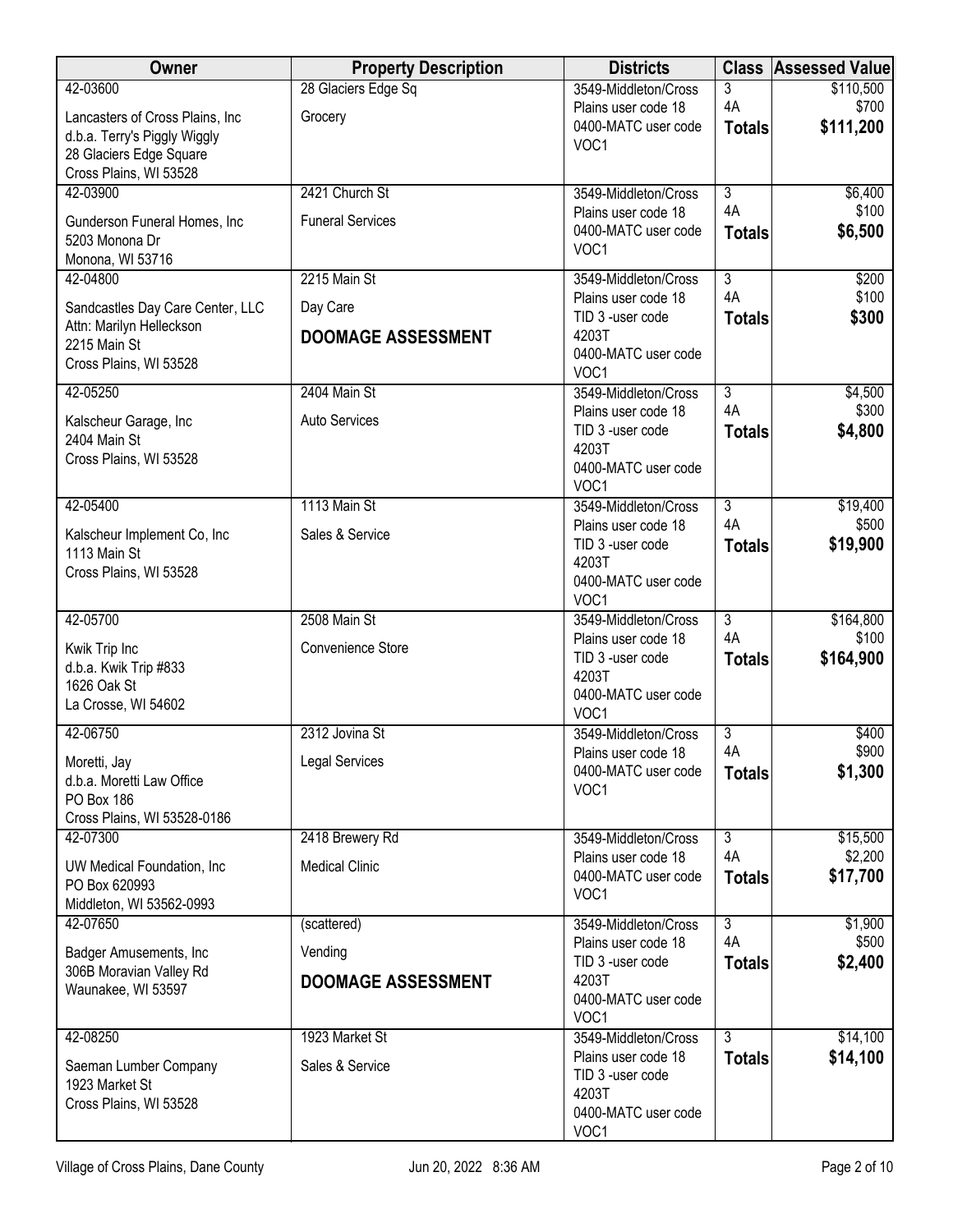| Owner                                                | <b>Property Description</b>  | <b>Districts</b>                           |                | <b>Class Assessed Value</b> |
|------------------------------------------------------|------------------------------|--------------------------------------------|----------------|-----------------------------|
| 42-08400                                             | 1620 Park St                 | 3549-Middleton/Cross                       | 3              | \$900                       |
| Sauk Plains Plumbing & Pumps, Inc                    | Plumbing                     | Plains user code 18<br>TID 3 -user code    | 4A             | \$100                       |
| Attn: Kuhn Enterprises Inc                           | <b>DOOMAGE ASSESSMENT</b>    | 4203T                                      | <b>Totals</b>  | \$1,000                     |
| <b>PO Box 127</b>                                    |                              | 0400-MATC user code                        |                |                             |
| Cross Plains, WI 53528-0127                          |                              | VOC1                                       |                |                             |
| 42-09150                                             | 1205 Main St                 | 3549-Middleton/Cross                       | $\overline{3}$ | \$723,900                   |
| State Bank of Cross Plains, Inc.                     | Banking                      | Plains user code 18<br>0400-MATC user code | 4A             | \$23,500                    |
| Attn: Motor Bank                                     |                              | VOC1                                       | <b>Totals</b>  | \$747,400                   |
| 1205 Main St                                         |                              |                                            |                |                             |
| Cross Plains, WI 53528<br>42-10400                   | 1805 Bourbon Rd Unit 202     | 3549-Middleton/Cross                       | $\overline{3}$ | \$5,700                     |
|                                                      |                              | Plains user code 18                        | 4A             | \$2,600                     |
| Endres Insurance Agency, Inc                         | Insurance/Financial          | TID 3 -user code                           | <b>Totals</b>  | \$8,300                     |
| 1805 Bourbon Rd<br>Cross Plains, WI 53528-9436       | <b>DOOMAGE ASSESSMENT</b>    | 4203T                                      |                |                             |
|                                                      |                              | 0400-MATC user code                        |                |                             |
| 42-10709                                             | 2223 Main St                 | VOC1<br>3549-Middleton/Cross               | $\overline{3}$ | \$18,800                    |
|                                                      |                              | Plains user code 18                        | <b>Totals</b>  | \$18,800                    |
| Auto Parts Headquarters, Inc.                        | <b>Auto Services</b>         | TID 3 -user code                           |                |                             |
| 2959 Clearwater Rd<br>St Cloud, MN 56301             |                              | 4203T                                      |                |                             |
|                                                      |                              | 0400-MATC user code                        |                |                             |
| 42-10722                                             | 1845 Bourbon Rd              | VOC <sub>1</sub><br>3549-Middleton/Cross   | $\overline{3}$ | \$0                         |
|                                                      |                              | Plains user code 18                        | 4A             | \$200                       |
| Dr J Valento Clinic, Inc.                            | <b>Veterinary Clinic</b>     | TID 3 -user code                           | <b>Totals</b>  | \$200                       |
| 1845 Bourbon Rd<br>Cross Plains, WI 53528            | <b>DOOMAGE ASSESSMENT</b>    | 4203T                                      |                |                             |
|                                                      |                              | 0400-MATC user code                        |                |                             |
| 42-10732                                             | 2535 Main St                 | VOC1<br>3549-Middleton/Cross               | 3              | \$29,400                    |
|                                                      |                              | Plains user code 18                        | <b>Totals</b>  | \$29,400                    |
| State Bank of Cross Plains, Inc.<br>Attn: Motor Bank | Banking                      | TID 3 -user code                           |                |                             |
| 1205 Main St                                         |                              | 4203T                                      |                |                             |
| Cross Plains, WI 53528                               |                              | 0400-MATC user code<br>VOC1                |                |                             |
| 42-10813                                             | 2523 Main St                 | 3549-Middleton/Cross                       | $\overline{3}$ | \$123,300                   |
|                                                      |                              | Plains user code 18                        | 4A             | \$1,400                     |
| Culver's of Cross Plains, Inc.<br>2523 Main St       | Restaurant                   | TID 3 -user code                           | <b>Totals</b>  | \$124,700                   |
| Cross Plains, WI 53528                               |                              | 4203T                                      |                |                             |
|                                                      |                              | 0400-MATC user code<br>VOC1                |                |                             |
| 42-10814                                             | 1823 Bourbon Rd              | 3549-Middleton/Cross                       | $\overline{3}$ | \$7,800                     |
|                                                      |                              | Plains user code 18                        | 4A             | \$6,400                     |
| M Jliechty Health Service, LLC<br>1823 Bourbon Rd    | <b>Chiropractic Services</b> | TID 3 -user code                           | <b>Totals</b>  | \$14,200                    |
| Cross Plains, WI 53528                               | <b>DOOMAGE ASSESSMENT</b>    | 4203T                                      |                |                             |
|                                                      |                              | 0400-MATC user code<br>VOC1                |                |                             |
| 42-10819                                             | 1825 Bourbon Rd              | 3549-Middleton/Cross                       | $\overline{3}$ | \$7,700                     |
|                                                      |                              | Plains user code 18                        | <b>Totals</b>  | \$7,700                     |
| Roessler & Sons Construction Ltd<br>PO Box 99        | Contractor                   | TID 3 -user code                           |                |                             |
| Cross Plalins, WI 53528-0099                         | <b>DOOMAGE ASSESSMENT</b>    | 4203T<br>0400-MATC user code               |                |                             |
|                                                      |                              |                                            |                |                             |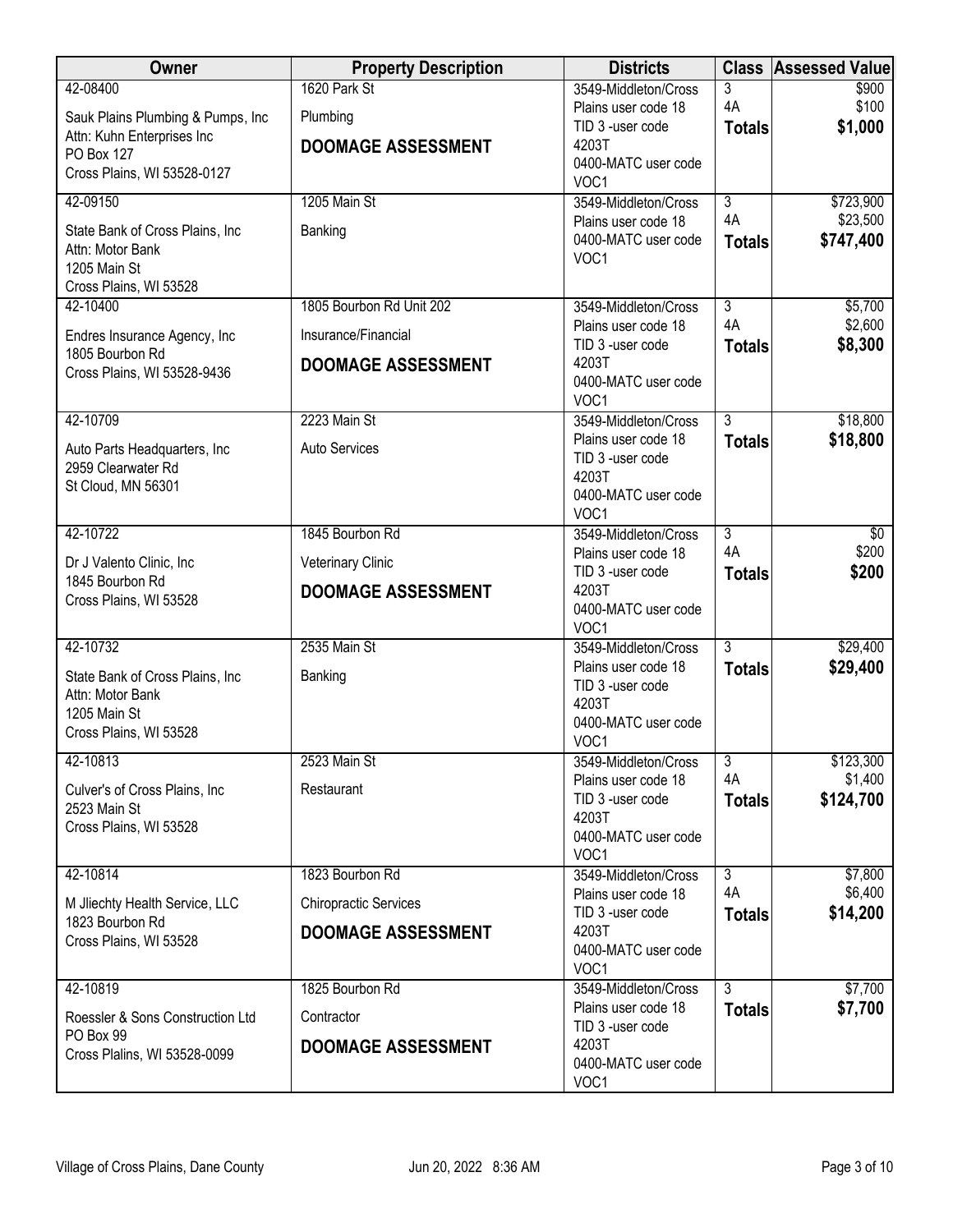| Owner                                       | <b>Property Description</b> | <b>Districts</b>                            |                      | <b>Class Assessed Value</b> |
|---------------------------------------------|-----------------------------|---------------------------------------------|----------------------|-----------------------------|
| 42-11165                                    | 2925 Church St              | 3549-Middleton/Cross                        | 3                    | \$500                       |
| Dairyland Packaging USA, LLC                | Packaging Products          | Plains user code 18<br>0400-MATC user code  | 4A                   | \$900<br>\$1,400            |
| 2925 Church St                              | <b>DOOMAGE ASSESSMENT</b>   | VOC1                                        | <b>Totals</b>        |                             |
| Cross Plains, WI 53528-9753                 |                             |                                             | $\overline{3}$       |                             |
| 42-11190                                    | 2016 Park St                | 3549-Middleton/Cross<br>Plains user code 18 | 4A                   | \$1,200<br>\$1,200          |
| Infinity Salon, LLC                         | Salon                       | TID 3 -user code                            | <b>Totals</b>        | \$2,400                     |
| 2016 Park St<br>Cross Plains, WI 53528-8853 |                             | 4203T                                       |                      |                             |
|                                             |                             | 0400-MATC user code                         |                      |                             |
|                                             |                             | VOC1                                        |                      |                             |
| 42-11210                                    | 2620 Military Rd            | 3549-Middleton/Cross<br>Plains user code 18 | $\overline{3}$<br>4A | \$2,100<br>\$2,800          |
| Senior Concepts, Inc                        | Assisted Living             | 0400-MATC user code                         | <b>Totals</b>        | \$4,900                     |
| d.b.a. Girles Manor                         |                             | VOC1                                        |                      |                             |
| 2620 Military Rd<br>Cross Plains, WI 53528  |                             |                                             |                      |                             |
| 42-11211                                    | 2924 Church St              | 3549-Middleton/Cross                        | $\overline{3}$       | \$44,900                    |
| Cross Plains Dental SC, Inc                 | Denistry                    | Plains user code 18                         | 4A                   | \$2,700                     |
| 2924 Church St                              |                             | 0400-MATC user code                         | <b>Totals</b>        | \$47,600                    |
| Cross Plains, WI 53528-0040                 |                             | VOC1                                        |                      |                             |
| 42-11215                                    | 1118 Main St                | 3549-Middleton/Cross                        | $\overline{3}$       | \$2,700                     |
| Gordon Flesch Company, Inc/GFC              | Leasing                     | Plains user code 18                         | <b>Totals</b>        | \$2,700                     |
| Leasing                                     |                             | TID 3 -user code<br>4203T                   |                      |                             |
| 2675 Research Park Dr                       |                             | 0400-MATC user code                         |                      |                             |
| Madison, WI 53711                           |                             | VOC1                                        |                      |                             |
| 42-11216                                    | 2527 Main St                | 3549-Middleton/Cross                        | $\overline{3}$       | \$900                       |
| Mike Grzenia Agency, Inc                    | Insurance                   | Plains user code 18                         | <b>Totals</b>        | \$900                       |
| Attn: Mike Grzenia                          |                             | TID 3 -user code<br>4203T                   |                      |                             |
| 2527 Main St                                |                             | 0400-MATC user code                         |                      |                             |
| Cross Plains, WI 53528                      |                             | VOC1                                        |                      |                             |
| 42-11221                                    | 1205 Bourbon Rd Unit 1      | 3549-Middleton/Cross                        | $\overline{3}$       | \$2,100                     |
| R & R Doors, Inc.                           | Sales & Service             | Plains user code 18                         | 4A                   | \$1,500                     |
| 1205 Bourbon Rd #1                          |                             | TID 3 -user code<br>4203T                   | <b>Totals</b>        | \$3,600                     |
| Cross Plains, WI 53528                      |                             | 0400-MATC user code                         |                      |                             |
|                                             |                             | VOC1                                        |                      |                             |
| 42-11239                                    | (scattered)                 | 3549-Middleton/Cross                        | 4A                   | \$100                       |
| Town & Country Sanitation, Inc              | <b>Sanitation Services</b>  | Plains user code 18<br>0400-MATC user code  | <b>Totals</b>        | \$100                       |
| PO Box 7                                    |                             | VOC1                                        |                      |                             |
| Boscobel, WI 53805-0007                     |                             |                                             |                      |                             |
| 42-11251                                    | (scattered)                 | 3549-Middleton/Cross<br>Plains user code 18 | $\overline{3}$       | \$2,100<br>\$2,100          |
| DirecTV, LLC                                | Satellite TV                | 0400-MATC user code                         | <b>Totals</b>        |                             |
| Attn: Kroll, LLC<br>PO Box 2789             |                             | VOC1                                        |                      |                             |
| Addison, TX 75001                           |                             |                                             |                      |                             |
| 42-11260                                    | 1807 Main St                | 3549-Middleton/Cross                        | 3                    | \$5,000                     |
| Salon Fido, LLC                             | <b>Pet Services</b>         | Plains user code 18                         | <b>Totals</b>        | \$5,000                     |
| 1809 Main St                                |                             | TID 3 -user code                            |                      |                             |
| Cross Plains, WI 53528                      |                             | 4203T<br>0400-MATC user code                |                      |                             |
|                                             |                             | VOC1                                        |                      |                             |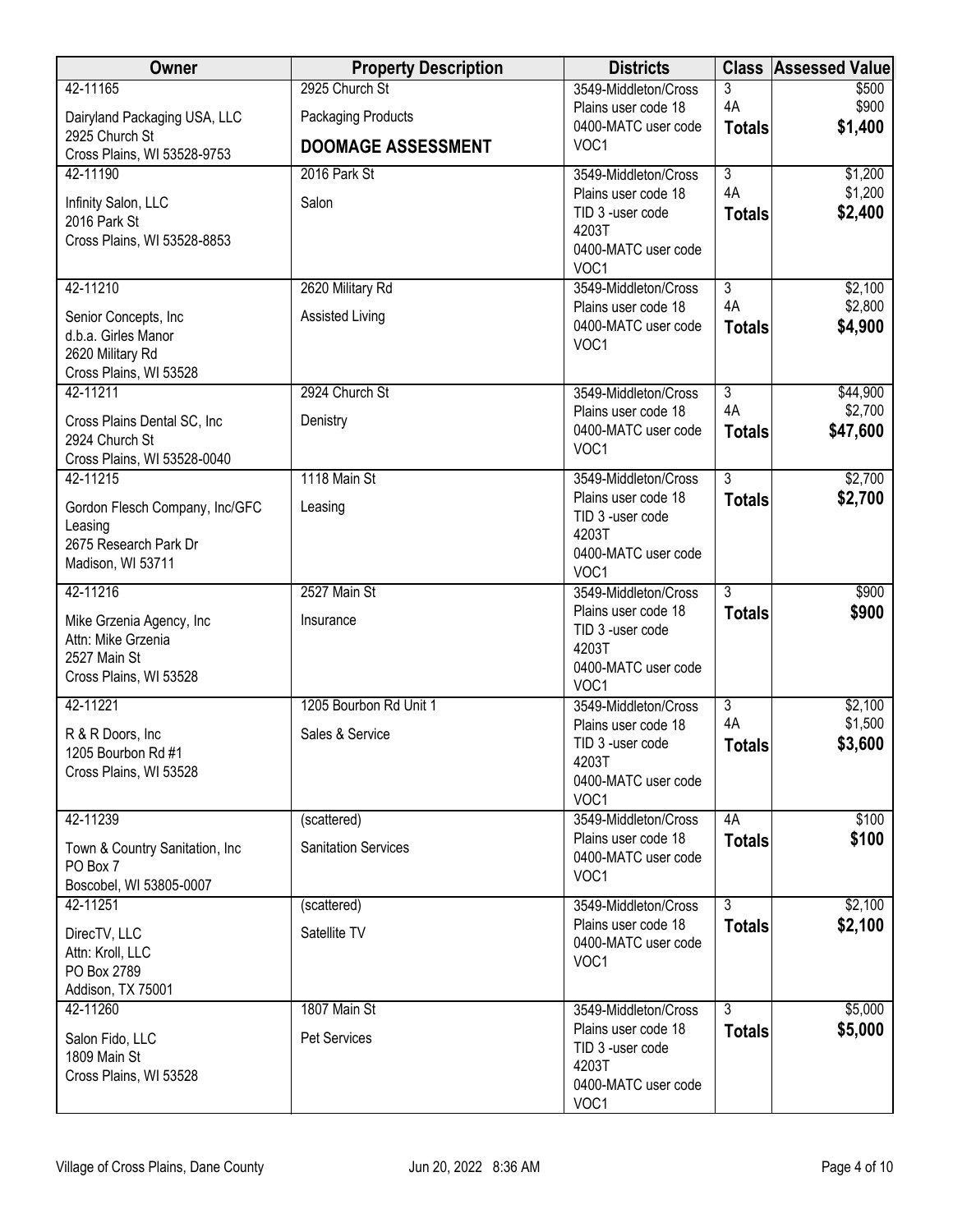| Owner                                                                                                      | <b>Property Description</b>             | <b>Districts</b>                                                                            |                         | <b>Class Assessed Value</b> |
|------------------------------------------------------------------------------------------------------------|-----------------------------------------|---------------------------------------------------------------------------------------------|-------------------------|-----------------------------|
| 42-11287                                                                                                   | 2529 Main St                            | 3549-Middleton/Cross                                                                        | 3                       | \$4,500                     |
| Edward D Jones & Co., LP<br>d.b.a. Tax Reporting #47010<br>PO Box 66528<br>St Louis, MO 63166-6528         | <b>Financial Services</b>               | Plains user code 18<br>TID 3 -user code<br>4203T<br>0400-MATC user code<br>VOC1             | 4A<br><b>Totals</b>     | \$4,400<br>\$8,900          |
| 42-11289                                                                                                   | 30 Glaciers Edge Sq                     | 3549-Middleton/Cross                                                                        | $\overline{3}$          | \$300                       |
| Zhao, Min<br>d.b.a. General Tso's Chinese Food<br>30 Glaciers Edge Square<br>Cross Plains, WI 53528        | Restaurant                              | Plains user code 18<br>0400-MATC user code<br>VOC1                                          | 4A<br><b>Totals</b>     | \$1,500<br>\$1,800          |
| 42-11292                                                                                                   | 2107 Main St                            | 3549-Middleton/Cross                                                                        | $\overline{3}$          | \$300                       |
| Mike's Mobil, LLC<br>2211 Eulalia St<br>Cross Plains, WI 53528                                             | <b>Auto Services</b>                    | Plains user code 18<br>TID 3 -user code<br>4203T<br>0400-MATC user code<br>VOC1             | <b>Totals</b>           | \$300                       |
| 42-11297                                                                                                   | 2034 Main St Unit 4                     | 3549-Middleton/Cross                                                                        | $\overline{3}$          | \$3,200                     |
| Reeson Chiropractic, LLC<br>Attn: Dustin Reeson, DC<br>2034 Main St #4<br>Cross Plains, WI 53528           | <b>Chiropractic Services</b>            | Plains user code 18<br>TID 3 -user code<br>4203T<br>0400-MATC user code<br>VOC <sub>1</sub> | 4A<br><b>Totals</b>     | \$1,000<br>\$4,200          |
| 42-11300                                                                                                   | 1830 Mill Creek Pkwy                    | 3549-Middleton/Cross                                                                        | $\overline{3}$          | \$17,000                    |
| PJ's Pizza of Cross Plains, LLC<br>1830 Main St                                                            | Restaurant<br><b>DOOMAGE ASSESSMENT</b> | Plains user code 18<br>TID 3 -user code<br>4203T                                            | <b>Totals</b>           | \$17,000                    |
| Cross Plains, WI 53528-9473                                                                                |                                         | 0400-MATC user code<br>VOC1                                                                 |                         |                             |
| 42-11305                                                                                                   | (scattered)                             | 3549-Middleton/Cross                                                                        | $\overline{3}$          | \$1,400                     |
| Great Lakes Coa-Cola Distribution, LLC<br>Attn: Tax Dept<br>6250 N River Rd Ste 9000<br>Rosemont, IL 60018 | Wholesale                               | Plains user code 18<br>0400-MATC user code<br>VOC1                                          | <b>Totals</b>           | \$1,400                     |
| 42-11312                                                                                                   | 2713 Westview Ct Unit 5                 | 3549-Middleton/Cross                                                                        | $\overline{\mathbf{3}}$ | \$100                       |
| Lee Mayrack Enterprises, LLC<br>Attn: Lee Mayrack<br>2713 Westview Ct #5                                   | Contractor                              | Plains user code 18<br>0400-MATC user code<br>VOC1                                          | 4A<br><b>Totals</b>     | \$100<br>\$200              |
| Cross Plains, WI 53528-9770                                                                                |                                         |                                                                                             |                         |                             |
| 42-11318                                                                                                   | 1401 Bourbon Rd                         | 3549-Middleton/Cross                                                                        | $\overline{3}$<br>4A    | \$200                       |
| Cross Plains Motors, Inc.<br>Attn: Chester Tourdot<br>1401 Bourbon Rd<br>Cross Plains, WI 53528            | <b>Auto Services</b>                    | Plains user code 18<br>TID 3 -user code<br>4203T<br>0400-MATC user code<br>VOC1             | <b>Totals</b>           | \$300<br>\$500              |
| 42-11337                                                                                                   | 2220 Wilson St                          | 3549-Middleton/Cross                                                                        | 3                       | \$2,000                     |
| American Driving Society, Inc.<br>PO Box 278<br>Cross Plains, WI 53528-0278                                | Education                               | Plains user code 18<br>0400-MATC user code<br>VOC1                                          | 4A<br><b>Totals</b>     | \$100<br>\$2,100            |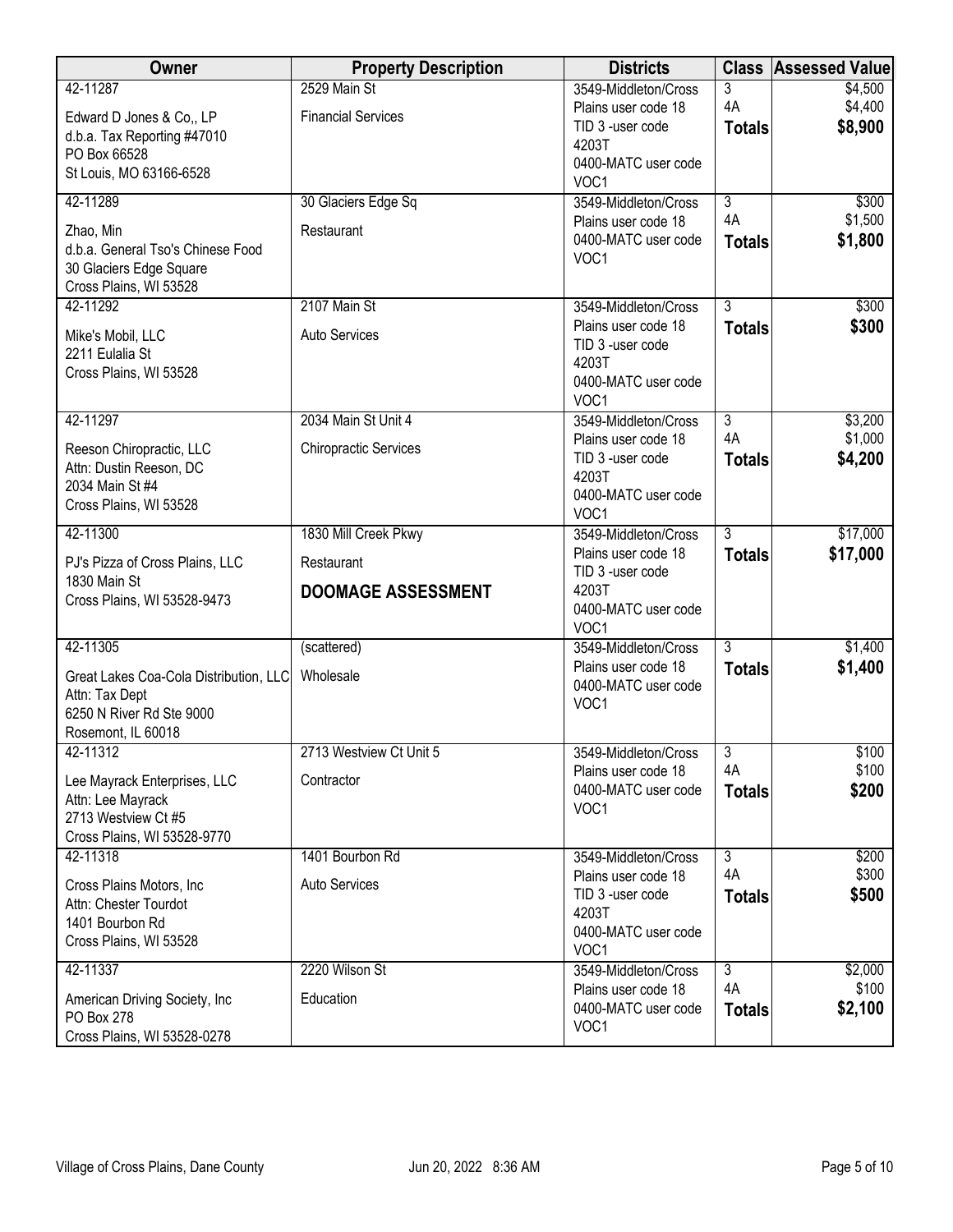| <b>Owner</b>                                              | <b>Property Description</b> | <b>Districts</b>                            | <b>Class</b>              | <b>Assessed Value</b> |
|-----------------------------------------------------------|-----------------------------|---------------------------------------------|---------------------------|-----------------------|
| 42-11338                                                  | 2020 Main St                | 3549-Middleton/Cross                        | 3                         | \$9,400               |
| Grounds Control Coffee, LLC                               | Cafe                        | Plains user code 18                         | 4A                        | \$1,400               |
| Attn: Kathryn Ripp                                        |                             | TID 3 -user code<br>4203T                   | <b>Totals</b>             | \$10,800              |
| 2020 Main St                                              |                             | 0400-MATC user code                         |                           |                       |
| Cross Plains, WI 53528-9586                               |                             | VOC1                                        |                           |                       |
| 42-11339                                                  | (scattered)                 | 3549-Middleton/Cross                        | 4A                        | \$1,400               |
| DISH Network, LLC                                         | Satellite TV                | Plains user code 18                         | <b>Totals</b>             | \$1,400               |
| PO Box 6623                                               |                             | 0400-MATC user code<br>VOC1                 |                           |                       |
| Englewood, CO 80155                                       |                             |                                             |                           |                       |
| 42-11343                                                  | 47 Glaciers Edge Sq         | 3549-Middleton/Cross                        | $\overline{3}$            | \$1,800               |
| Precision Tactical Firearms, LLC                          | Sales & Service             | Plains user code 18<br>0400-MATC user code  | 4A<br><b>Totals</b>       | \$100<br>\$1,900      |
| 47 Glacier Edge Square                                    |                             | VOC1                                        |                           |                       |
| Cross Plains, WI 53528                                    |                             |                                             |                           |                       |
| 42-11346                                                  | 2575 Main St                | 3549-Middleton/Cross<br>Plains user code 18 | $\overline{3}$<br>4A      | \$141,800<br>\$500    |
| Walgreen Company (001)                                    | Retail                      | TID 3 -user code                            | <b>Totals</b>             | \$142,300             |
| d.b.a. Walgreen Co 12603-S-PPT<br>300 Wilmot Rd - MS 3301 |                             | 4203T                                       |                           |                       |
| Deerfield, IL 60015-4614                                  |                             | 0400-MATC user code                         |                           |                       |
|                                                           |                             | VOC1                                        |                           |                       |
| 42-11350                                                  | 2710 W Elmwood Cir          | 3549-Middleton/Cross<br>Plains user code 18 | $\overline{3}$<br>4A      | \$100<br>\$300        |
| Cushman, Lawrence J, LLC                                  | Construction                | 0400-MATC user code                         | <b>Totals</b>             | \$400                 |
| d.b.a. Cushman Construction LLC                           | <b>DOOMAGE ASSESSMENT</b>   | VOC1                                        |                           |                       |
| 2710 W Elmwood Cir<br>Cross Plains, WI 53528              |                             |                                             |                           |                       |
| 42-11351                                                  | 1502 Main St                | 3549-Middleton/Cross                        | $\overline{\overline{3}}$ | \$2,700               |
|                                                           |                             | Plains user code 18                         | 4A                        | \$800                 |
| Mid Towne Construction, Inc<br>Attn: Corey Ballweg        | Construction                | TID 3 -user code                            | <b>Totals</b>             | \$3,500               |
| PO Box 263                                                |                             | 4203T                                       |                           |                       |
| Cross Plains, WI 53528-0263                               |                             | 0400-MATC user code<br>VOC1                 |                           |                       |
| 42-11354                                                  | 2575 Main St                | 3549-Middleton/Cross                        | 4A                        | \$300                 |
| Redbox Automated Retail, LLC                              | <b>DVD/Game Rental</b>      | Plains user code 18                         | <b>Totals</b>             | \$300                 |
| Attn: Altus Group                                         |                             | TID 3 -user code                            |                           |                       |
| PO Box 72210                                              |                             | 4203T                                       |                           |                       |
| Phoenix, AZ 85050                                         |                             | 0400-MATC user code<br>VOC1                 |                           |                       |
| 42-11357                                                  | 34 Glaciers Edge Sq         | 3549-Middleton/Cross                        | $\overline{3}$            | \$50,000              |
| Snap Fitness, Inc                                         | <b>Fitness</b>              | Plains user code 18                         | <b>Totals</b>             | \$50,000              |
| Attn: Jennifer & Patrick Maguire                          |                             | 0400-MATC user code<br>VOC1                 |                           |                       |
| 608 Lucky Trl                                             | <b>DOOMAGE ASSESSMENT</b>   |                                             |                           |                       |
| Mt Horeb, WI 53572                                        |                             |                                             |                           |                       |
| 42-11359                                                  | 1918 Market St              | 3549-Middleton/Cross<br>Plains user code 18 | $\overline{3}$<br>4A      | \$800<br>\$800        |
| DeSmet Auto Sales, LLC                                    | <b>Auto Sales</b>           | TID 3 -user code                            | <b>Totals</b>             | \$1,600               |
| 1918 Market St                                            | <b>DOOMAGE ASSESSMENT</b>   | 4203T                                       |                           |                       |
| Cross Plains, WI 53528                                    |                             | 0400-MATC user code                         |                           |                       |
|                                                           |                             | VOC1                                        |                           |                       |
| 42-11362                                                  | 41 Glaciers Edge Sq         | 3549-Middleton/Cross<br>Plains user code 18 | $\overline{3}$            | \$1,900               |
| MaRiLa Veterinary Clinic, Inc.                            | Veterinary Clinic           | 0400-MATC user code                         | <b>Totals</b>             | \$1,900               |
| Attn: Mary Hess, DVM                                      | <b>DOOMAGE ASSESSMENT</b>   | VOC1                                        |                           |                       |
| 41 Glaciers Edge Square<br>Cross Plains, WI 53528         |                             |                                             |                           |                       |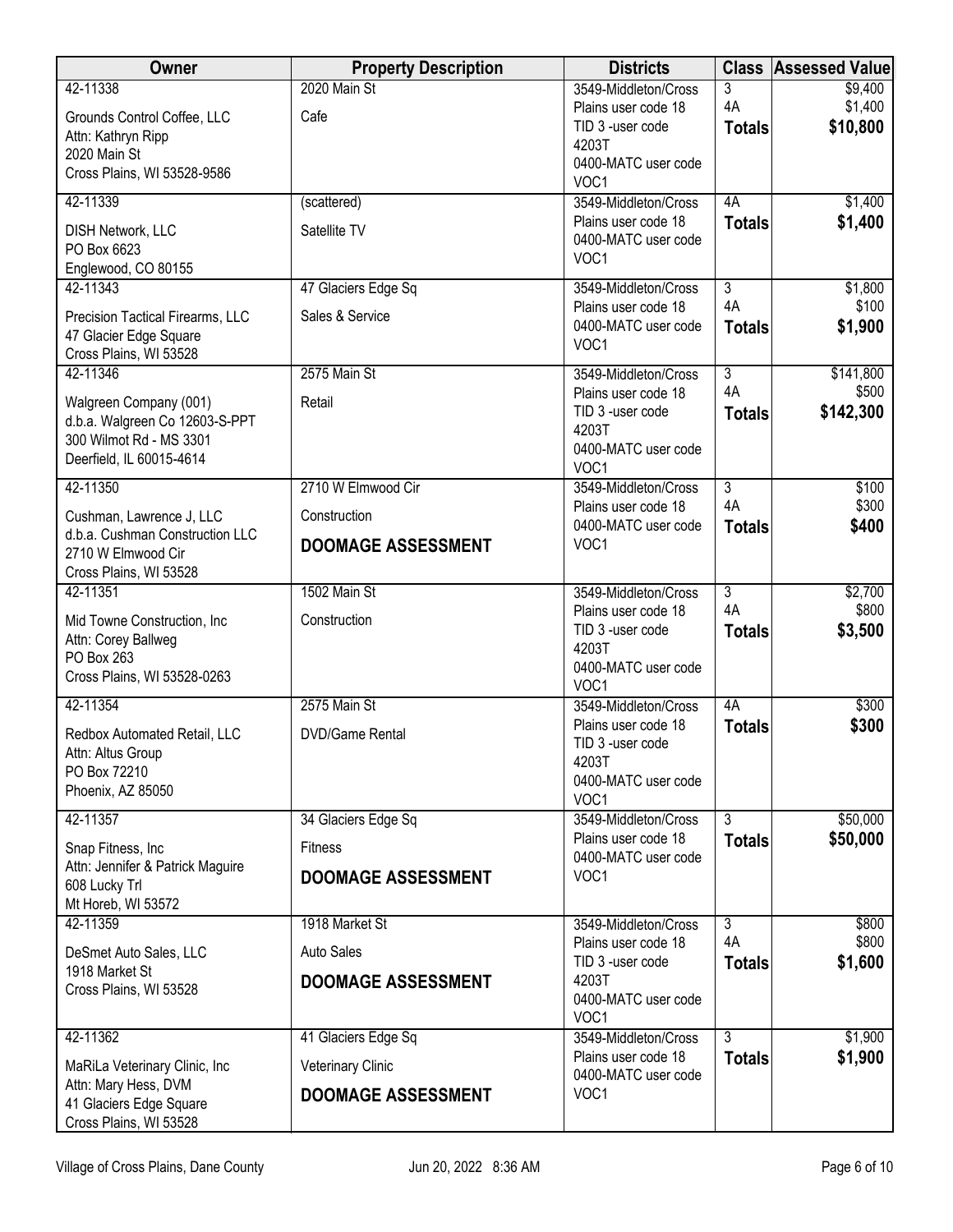| Owner                                  | <b>Property Description</b> | <b>Districts</b>                           |                     | <b>Class Assessed Value</b> |
|----------------------------------------|-----------------------------|--------------------------------------------|---------------------|-----------------------------|
| 42-11369                               | 1200 Main St                | 3549-Middleton/Cross                       | 3                   | \$26,600                    |
| Dotty's Bar and Bistro, LLC            | Bar & Grill                 | Plains user code 18                        | <b>Totals</b>       | \$26,600                    |
| Attn: Craig Kimball                    |                             | TID 3 -user code<br>4203T                  |                     |                             |
| 4671 County Rd JJ                      |                             | 0400-MATC user code                        |                     |                             |
| Black Earth, WI 53515-9746             |                             | VOC1                                       |                     |                             |
| 42-11375                               | 2615 Westview Ct            | 3549-Middleton/Cross                       | $\overline{3}$      | \$33,200                    |
| Monona Bank, Inc                       | Banking                     | Plains user code 18                        | 4A                  | \$300                       |
| 5515 Monona Dr                         |                             | TID 3 -user code                           | <b>Totals</b>       | \$33,500                    |
| Monona, WI 53716                       |                             | 4203T<br>0400-MATC user code               |                     |                             |
|                                        |                             | VOC1                                       |                     |                             |
| 42-11385                               | 1017 Park St                | 3549-Middleton/Cross                       | $\overline{3}$      | \$100                       |
| Quadient, Inc.                         | Leasing                     | Plains user code 18                        | <b>Totals</b>       | \$100                       |
| Attn: Tax Department                   |                             | 0400-MATC user code                        |                     |                             |
| 478 Wheelers Farms Rd                  |                             | VOC1                                       |                     |                             |
| Milford, CT 06461                      |                             |                                            |                     |                             |
| 42-11389                               | 1821 Main St                | 3549-Middleton/Cross                       | $\overline{3}$      | \$4,900                     |
| Montag's Pub and Grill, LLC            | Bar & Grill                 | Plains user code 18                        | 4A                  | \$3,300                     |
| Attn: David Montag                     | <b>DOOMAGE ASSESSMENT</b>   | TID 3 -user code<br>4203T                  | <b>Totals</b>       | \$8,200                     |
| 1821 Main St                           |                             | 0400-MATC user code                        |                     |                             |
| Cross Plains, WI 53528-9474            |                             | VOC <sub>1</sub>                           |                     |                             |
| 42-11391                               | 23 Glaciers Edge Sq         | 3549-Middleton/Cross                       | 4A                  | \$900                       |
| Reyes Tacos, LLC                       | Restaurant                  | Plains user code 18                        | <b>Totals</b>       | \$900                       |
| 23 Glaciers Edge Sq                    |                             | 0400-MATC user code                        |                     |                             |
| Cross Plains, WI 53528-9112            | <b>DOOMAGE ASSESSMENT</b>   | VOC1                                       |                     |                             |
| 42-11392                               | 2034 Main St Unit 3         | 3549-Middleton/Cross                       | $\overline{3}$      | \$300                       |
| Call of the Wild, LLC                  | Gallery/Frame Shop          | Plains user code 18<br>TID 3 -user code    | 4A                  | \$100<br>\$400              |
| 5312 Scherbell Rd                      |                             | 4203T                                      | <b>Totals</b>       |                             |
| Black Earth, WI 53515                  |                             | 0400-MATC user code                        |                     |                             |
|                                        |                             | VOC1                                       |                     |                             |
| 42-11398                               | 1870 Market St              | 3549-Middleton/Cross                       | $\overline{3}$      | \$39,100                    |
| AbiliT Holdings (Cross Plains), LLC    | Assisted Living             | Plains user code 18                        | 4A                  | \$34,900                    |
| 1870 Market St                         | <b>DOOMAGE ASSESSMENT</b>   | TID 3 -user code<br>4203T                  | <b>Totals</b>       | \$74,000                    |
| Cross Plains, WI 53528                 |                             | 0400-MATC user code                        |                     |                             |
|                                        |                             | VOC1                                       |                     |                             |
| 42-11399                               | 37 Glaciers Edge Sq         | 3549-Middleton/Cross                       | $\overline{3}$      | \$2,000                     |
| Asian Massage                          | Massage Therapy             | Plains user code 18                        | <b>Totals</b>       | \$2,000                     |
| 37 Glaciers Edge Square                | <b>DOOMAGE ASSESSMENT</b>   | 0400-MATC user code<br>VOC1                |                     |                             |
| Cross Plains, WI 53528                 |                             |                                            |                     |                             |
| 42-11400                               | 2563 Main St                | 3549-Middleton/Cross                       | $\overline{3}$      | \$1,300                     |
| Incredible Cars                        | <b>Auto Sales</b>           | Plains user code 18<br>TID 3 -user code    | 4A<br><b>Totals</b> | \$1,900<br>\$3,200          |
| Attn: Jacob Sivertson                  | <b>DOOMAGE ASSESSMENT</b>   | 4203T                                      |                     |                             |
| 2563 Main St<br>Cross Plains, WI 53528 |                             | 0400-MATC user code                        |                     |                             |
|                                        |                             | VOC <sub>1</sub>                           |                     |                             |
| 42-11402                               | 25 Glaciers Edge Sq         | 3549-Middleton/Cross                       | 3                   | \$2,900                     |
| Allstate Insurance Company             | Insurance                   | Plains user code 18<br>0400-MATC user code | 4A                  | \$1,200<br>\$4,100          |
| PO Box 37945                           |                             | VOC1                                       | <b>Totals</b>       |                             |
| Charlotte, NC 28237-7945               |                             |                                            |                     |                             |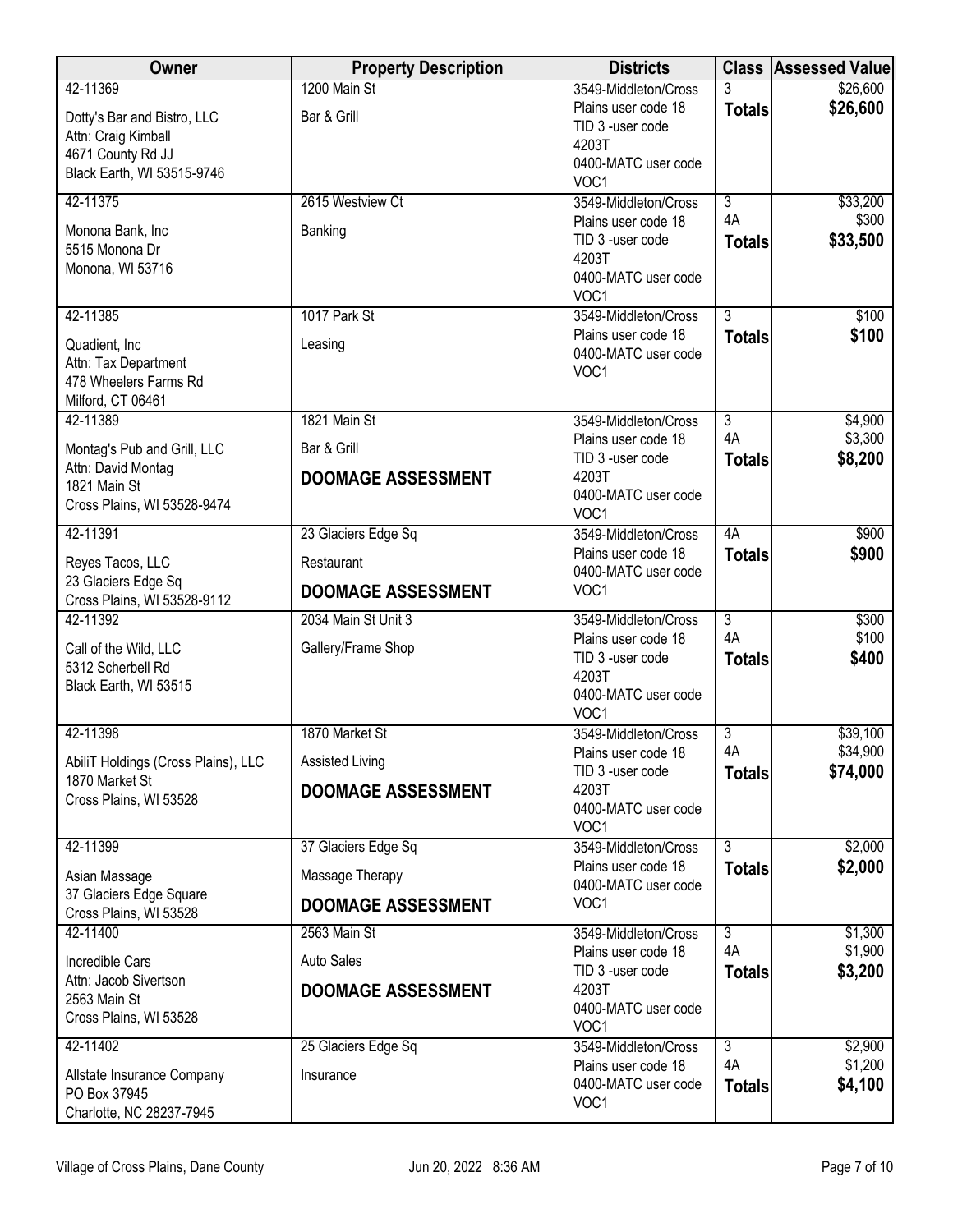| Owner                                                    | <b>Property Description</b> | <b>Districts</b>                            | <b>Class</b>         | <b>Assessed Value</b> |
|----------------------------------------------------------|-----------------------------|---------------------------------------------|----------------------|-----------------------|
| 42-11407                                                 | 2525 Main St                | 3549-Middleton/Cross                        | 3                    | \$74,900              |
| Midwest Dental Cross Plains, Inc                         | Denistry                    | Plains user code 18                         | 4A                   | \$17,100              |
| Attn: Marvin F Poer and Co                               |                             | TID 3 -user code                            | <b>Totals</b>        | \$92,000              |
| PO Box 802206                                            | <b>DOOMAGE ASSESSMENT</b>   | 4203T<br>0400-MATC user code                |                      |                       |
| Dallas, TX 75380-2206                                    |                             | VOC1                                        |                      |                       |
| 42-11408                                                 | 1400 Bourbon Rd             | 3549-Middleton/Cross                        | $\overline{3}$       | \$5,100               |
|                                                          |                             | Plains user code 18                         | 4A                   | \$100                 |
| Mill Creek Apartments, LLC<br>101 E Main St Ste 500      | Apartments                  | TID 3 -user code                            | <b>Totals</b>        | \$5,200               |
| Mount Horeb, WI 53572                                    |                             | 4203T                                       |                      |                       |
|                                                          |                             | 0400-MATC user code                         |                      |                       |
|                                                          |                             | VOC1                                        |                      |                       |
| 42-11409                                                 | 1118 Main St Unit A         | 3549-Middleton/Cross<br>Plains user code 18 | $\overline{3}$<br>4A | \$18,700<br>\$500     |
| Nissenbaum and Schleusner                                | Physical Therapy            | TID 3 -user code                            | <b>Totals</b>        | \$19,200              |
| d.b.a. PRO Physical Therapy                              |                             | 4203T                                       |                      |                       |
| 1118 Main St Ste A                                       |                             | 0400-MATC user code                         |                      |                       |
| Cross Plains, WI 53528                                   |                             | VOC1                                        |                      |                       |
| 42-11411                                                 | 1300 Main St                | 3549-Middleton/Cross                        | $\overline{3}$       | \$109,000             |
| Zander Place, LLC                                        | Apartments                  | Plains user code 18                         | <b>Totals</b>        | \$109,000             |
| 826 N Star Dr                                            |                             | TID 3 -user code<br>4203T                   |                      |                       |
| Madison, WI 53718                                        | <b>DOOMAGE ASSESSMENT</b>   | 0400-MATC user code                         |                      |                       |
|                                                          |                             | VOC1                                        |                      |                       |
| 42-11413                                                 | 1205 Bourbon Rd             | 3549-Middleton/Cross                        | $\overline{3}$       | \$100                 |
| Dietzen, James                                           | Insurance                   | Plains user code 18                         | 4A                   | \$400                 |
| d.b.a. State Farm Agent - WI Cross                       |                             | TID 3 -user code<br>4203T                   | <b>Totals</b>        | \$500                 |
| Plains                                                   | <b>DOOMAGE ASSESSMENT</b>   | 0400-MATC user code                         |                      |                       |
| 1844 Springdale St                                       |                             | VOC1                                        |                      |                       |
| Mt Horeb, WI 53572-2471                                  |                             |                                             |                      |                       |
| 42-11416                                                 | 41 Glaciers Edge Sq         | 3549-Middleton/Cross<br>Plains user code 18 | 3                    | \$2,700               |
| Stearns Bank NA, Inc                                     | Leasing                     | 0400-MATC user code                         | <b>Totals</b>        | \$2,700               |
| Attn: Advanced Property Tax                              |                             | VOC1                                        |                      |                       |
| Compliance                                               |                             |                                             |                      |                       |
| 1611 N Interstate 35 Ste 428<br>Carrolton, TX 75006-8616 |                             |                                             |                      |                       |
| 42-11417                                                 | 2034 Main St Unit 3         | 3549-Middleton/Cross                        | $\overline{3}$       | \$900                 |
| Century 21 Affiliated, LLC                               | <b>Real Estate Sales</b>    | Plains user code 18                         | 4A                   | \$2,200               |
| 221 W Beltline Highway                                   | <b>DOOMAGE ASSESSMENT</b>   | TID 3 -user code<br>4203T                   | <b>Totals</b>        | \$3,100               |
| Madison, WI 53713                                        |                             | 0400-MATC user code                         |                      |                       |
|                                                          |                             | VOC1                                        |                      |                       |
| 42-11425                                                 | 2924 Church St              | 3549-Middleton/Cross                        | $\overline{3}$       | \$700                 |
| Data Sales Co, Inc                                       | Leasing                     | Plains user code 18                         | <b>Totals</b>        | \$700                 |
| 3450 W Burnsville Pkwy                                   |                             | 0400-MATC user code                         |                      |                       |
| Burnsville, MN 55337                                     |                             | VOC1                                        |                      |                       |
| 42-11427                                                 | 2527 Main St                | 3549-Middleton/Cross                        | $\overline{3}$       | \$400                 |
| American Family Mutual Insurance Co                      | Insurance                   | Plains user code 18                         | <b>Totals</b>        | \$400                 |
| S.I.                                                     |                             | TID 3 -user code                            |                      |                       |
| PO Box 4747                                              |                             | 4203T<br>0400-MATC user code                |                      |                       |
| Oak Brook, IL 60522-4747                                 |                             | VOC1                                        |                      |                       |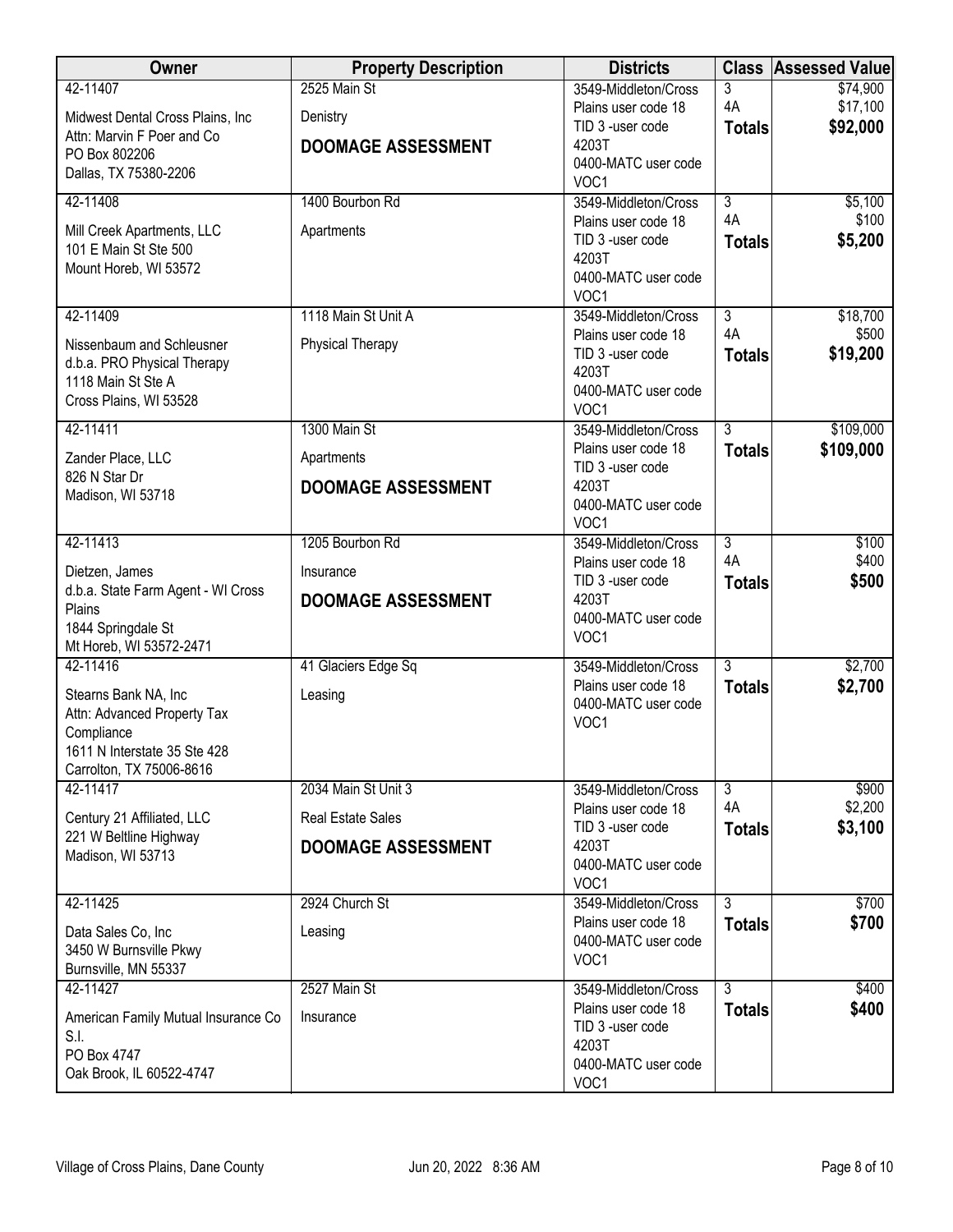| Owner                                         | <b>Property Description</b> | <b>Districts</b>                           |                      | <b>Class Assessed Value</b> |
|-----------------------------------------------|-----------------------------|--------------------------------------------|----------------------|-----------------------------|
| 42-11429                                      | 1870 Market St              | 3549-Middleton/Cross                       | 3                    | \$11,200                    |
| Canon Financial Services, Inc                 | Leasing                     | Plains user code 18<br>TID 3 -user code    | <b>Totals</b>        | \$11,200                    |
| PO Box 5008<br>Mount Laurel, NJ 08054         |                             | 4203T                                      |                      |                             |
|                                               |                             | 0400-MATC user code<br>VOC1                |                      |                             |
| 42-11430                                      | (scattered)                 | 3549-Middleton/Cross                       | 4A                   | \$2,800                     |
| DS Services of America, Inc.                  | Leasing                     | Plains user code 18                        | <b>Totals</b>        | \$2,800                     |
| d.b.a. Primo Water North America              |                             | 0400-MATC user code<br>VOC1                |                      |                             |
| 4221 W Boy Scout Blvd Ste 400                 |                             |                                            |                      |                             |
| Tampa, FL 33607<br>42-11431                   | 1200 Main St                | 3549-Middleton/Cross                       | $\overline{3}$       | \$500                       |
|                                               |                             | Plains user code 18                        | <b>Totals</b>        | \$500                       |
| NuCO2 Supply, LLC<br>Attn: Tax Dept           | Leasing                     | TID 3 -user code                           |                      |                             |
| 10 Riverview Dr                               |                             | 4203T<br>0400-MATC user code               |                      |                             |
| Danbury, CT 06810                             |                             | VOC <sub>1</sub>                           |                      |                             |
| 42-11432                                      | 1200 Main St                | 3549-Middleton/Cross                       | 3                    | \$900                       |
| Smucker FoodService, Inc                      | Wholesale                   | Plains user code 18                        | <b>Totals</b>        | \$900                       |
| PO Box 3576                                   |                             | TID 3 -user code<br>4203T                  |                      |                             |
| Chicago, IL 60654                             |                             | 0400-MATC user code                        |                      |                             |
|                                               |                             | VOC1                                       |                      |                             |
| 42-11434                                      | 1017 Park St                | 3549-Middleton/Cross                       | $\overline{3}$       | \$2,100                     |
| Quadient Leasing USA, Inc                     | Leasing                     | Plains user code 18<br>0400-MATC user code | <b>Totals</b>        | \$2,100                     |
| Attn: Tax Department<br>478 Wheelers Farms Rd |                             | VOC1                                       |                      |                             |
| Milford, CT 06461                             |                             |                                            |                      |                             |
| 42-11435                                      | 1909 Main St                | 3549-Middleton/Cross                       | $\overline{3}$       | \$2,800                     |
| Ninteen09, LLC                                | Wine Bar/ Gift Shop         | Plains user code 18                        | 4A                   | \$2,400                     |
| Attn: Dale & Katy Ripp                        |                             | TID 3 -user code<br>4203T                  | <b>Totals</b>        | \$5,200                     |
| 1909 Main St                                  |                             | 0400-MATC user code                        |                      |                             |
| Cross Plains, WI 53528                        |                             | VOC1                                       |                      |                             |
| 42-11437                                      | 1869 Ludden Dr              | 3549-Middleton/Cross                       | $\overline{3}$<br>4A | \$5,400<br>\$23,600         |
| B&B Laminates, Inc                            | Sales & Service             | Plains user code 18<br>TID 3 -user code    | <b>Totals</b>        | \$29,000                    |
| 1869 Ludden Dr<br>Cross Plains, WI 53528      | <b>DOOMAGE ASSESSMENT</b>   | 4203T                                      |                      |                             |
|                                               |                             | 0400-MATC user code                        |                      |                             |
| 42-11438                                      | 1843 Bourbon Rd             | VOC1<br>3549-Middleton/Cross               | 4A                   | \$2,500                     |
| Barks on Bourbon, LLC                         | Dog Kennel                  | Plains user code 18                        | <b>Totals</b>        | \$2,500                     |
| 1843 Bourbon Rd                               |                             | TID 3 -user code                           |                      |                             |
| Cross Plains, WI 53528-9436                   | <b>DOOMAGE ASSESSMENT</b>   | 4203T<br>0400-MATC user code               |                      |                             |
|                                               |                             | VOC1                                       |                      |                             |
| 42-11439                                      | 2022 Main St                | 3549-Middleton/Cross                       | $\overline{3}$       | \$2,600                     |
| Qet Botanical Skin Studio                     | Retail                      | Plains user code 18                        | <b>Totals</b>        | \$2,600                     |
| 2022 Main St                                  |                             | TID 3 -user code<br>4203T                  |                      |                             |
| Cross Plains, WI 53528-9586                   |                             | 0400-MATC user code                        |                      |                             |
|                                               |                             | VOC1                                       |                      |                             |